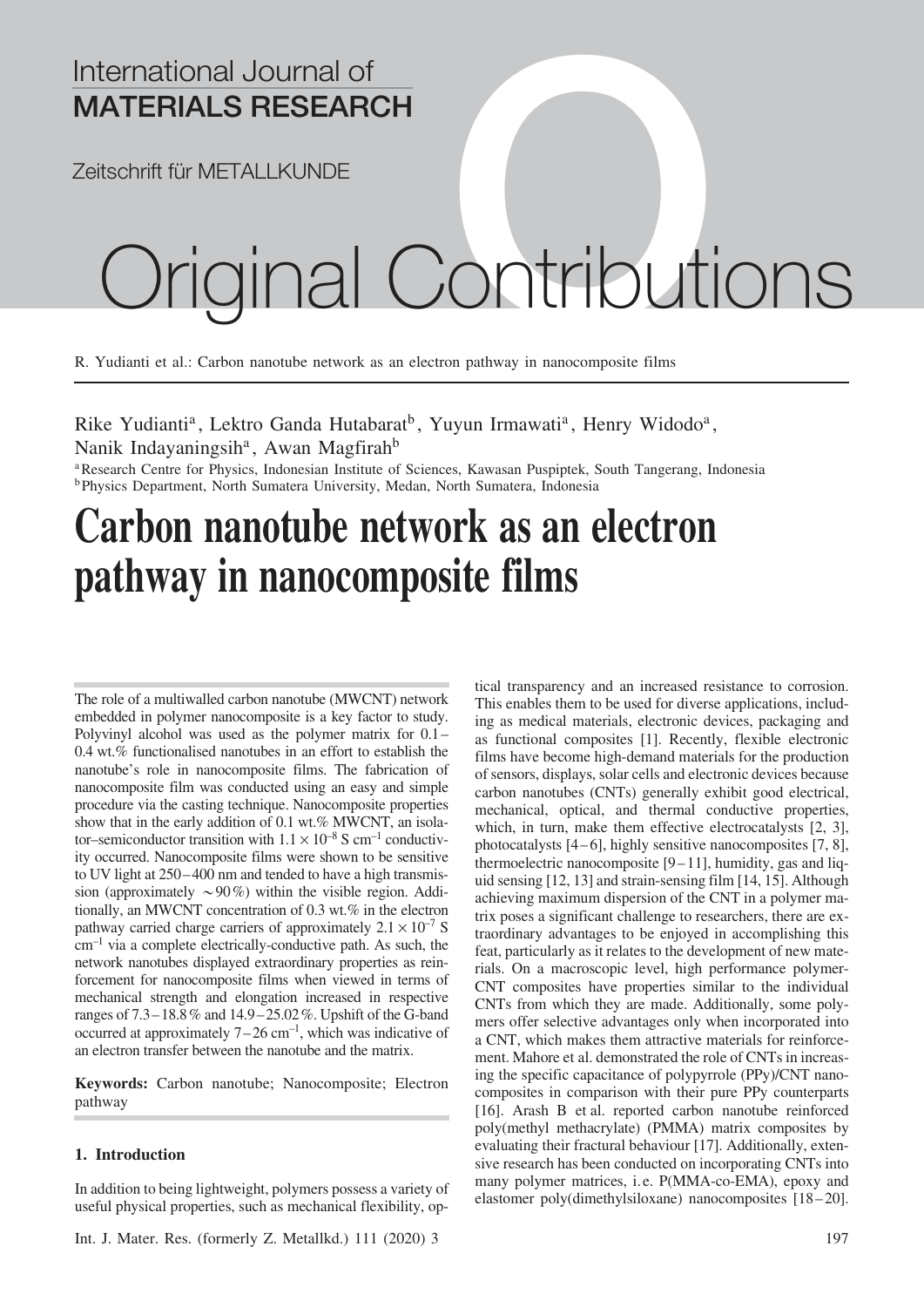Over the last few decades, the generation of flexible, transparent films from nano-cellulose has attracted interest due to the raw materials' abundance and extraordinary renewability. Unfortunately, synthesis requires time-consuming and complex chemical processes, which are neither effective nor  $cost\text{-}efficient [21 - 23].$ 

In recent studies, polyvinyl alcohol (PVA) was found to be highly processable. To this end, transparent polymer matrices made from this material have been receiving renewed interest for the manufacture of polymer nanocomposites. Flexible, transparent and conductive PVA-MWCNT nanocomposite films are easily prepared via simple procedures with little to no chemical waste afterwards. Researchers have also found that formation of the MWCNT network within a PVA matrix builds extensive interfacial bonds between the various PVA-MWCNTs, which in turn promotes electron interactions and ultimately improves the performance of the nanocomposite film they are used to manufacture. A series of performance analyses, i. e. electrical conductivity, optical transparency, structural nanocomposite and mechanical properties, is presented in this study in an effort to understand the nanotube network of these types of materials in more detail. We found that low concentrations of randomly distributed nanotubes within the film caused measurable changes in the electrical properties of the matrix which were proportionally related to the film's optical and mechanical properties.

### 2. Experimental procedure

### 2.1. Synthesis of nanocomposite film

MWCNT was purchased from Chengdu Alpha Nano Tech. Co. Ltd. with a purity level of 95%, an outer diameter of 50 nm and a length of 5  $\mu$ m. MWCNT, which was used as a filler in reinforced polymer nanocomposites, was acid-functionalised according to the experimental procedure reported by Yudianti et al. [24]. Polyvinyl alcohol (PVA), which was

 $(1)$ 

Before (a) and after oxidation (b)

purchased from Sigma Aldrich, was used as the polymer matrix. Well-dispersed functionalised CNT (10 mg) in 100 mL DI water was first prepared via ultrasonication over the course of 4 h. The PVA solutions (10 w/v) were then prepared by dissolving in DI water at 90 °C. Under mechanical stirring at 400 rpm and at  $23^{\circ}$ C, the dispersed CNT solution was slowly dripped into various PVA solutions at concentrations of 0.1, 0.2, 0.3 and 0.4% (w/w). After mixing, the solutions were sonicated for 2 h to achieve uniform and stable dispersion of MWCNT. The homogenised solution was cast onto a Teflon plate and dried in an oven at  $60^{\circ}$ C for 5 h. For scientific comparison, pure PVA films were also prepared (Fig. 1).

2.2. Characterisation and testing of nanocomposite film

2.2.1. Hydrophobic properties of nanocomposite film

Contact angle measurements were manually performed using a modified contact angle analyser. Measurements were repeated in triplicate at different surface points and were carried out with water droplets  $(2 \mu L)$  using a micropipette. The contact angle measurements were recorded as snapshots for a single water drop and were measured for each surface point. Average and standard deviation values were calculated.

2.2.2. Transparency testing of nanocomposite film

UV–Vis absorbance of the nanocomposite films  $(2 \times 2 \text{ cm}^2)$ were measured using a UV–Vis Ocean Optic 2000proin spectrometer within the range of  $250 - 1100$  nm.

2.2.3. Topographical surface by AFM imaging.

To study homogeneity and surface roughness, the nanocomposite films (1 cm<sup>2</sup>) were analysed using an atomic force microscope (AFM) (Bruker Nano 9).



various CNT concentrations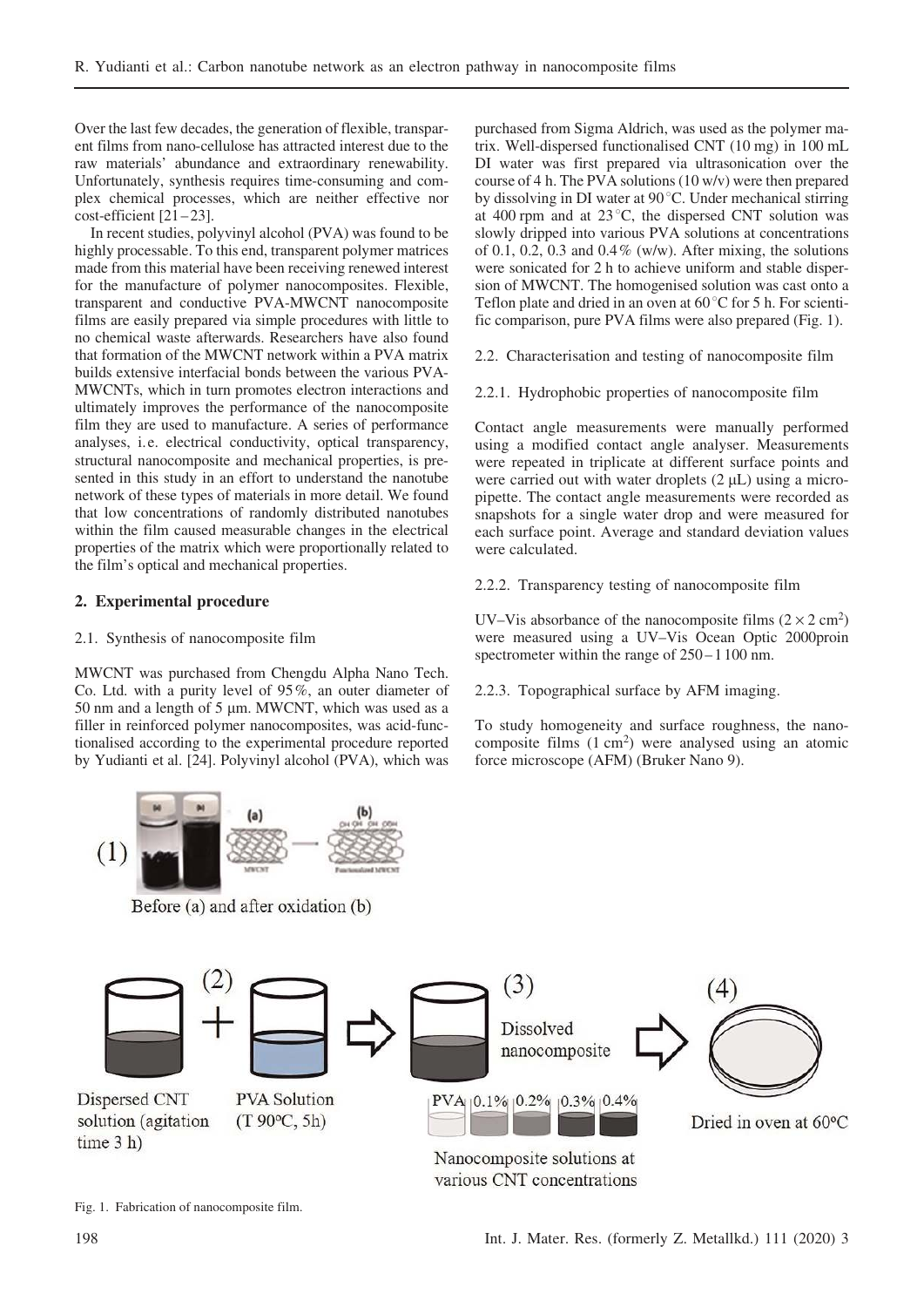### 2.2.4. Mechanical properties of nanocomposite film

Dumbbell-shaped nanocomposite films were cut in dimensions according to ASTM D412. Using a Universal Testing Machine (Tensometer LLOYD 2000R), the mechanical properties of the nanocomposite films, i. e. tensile strength and elongation, were measured until break-point was reached in an effort to establish the maximum tensile strength of the material. Five nanocomposite specimens  $(2.0 \times 4.0 \text{ cm}^2)$  were repeatedly stretched at a constant load speed of  $0.2$  mm min<sup>-1</sup> until the specimens cracked. Mechanical strain readings were recorded using a computer connected to the control unit of the tensile apparatus. The tensile strength of the samples was estimated and plotted on a stress–strain graph.

### 2.2.5. DC conductivity of nanocomposite film

The DC conductivity of the film was measured using a Fluke-1587 FC Insulation meter. The measurement was conducted at room temperature with the average thickness of the film being approximately 95  $\mu$ m.

### 2.2.6. Raman spectroscopy analysis of nanocomposite

Raman spectroscopy was carried out using Horiba XploRA Plus Nd:YAG laser with 532 nm wavelength for excitation, a light spot diameter of 0.1 mm and at a resolution of  $4 \text{ cm}^{-1}$ . The Raman spectra were recorded using a microscope



Fig. 2. Effect of CNT concentration on film transparancy.

equipped with a triple monochromator and a Peltier-cooled charge couple detector. Raman measurements were conducted in powder form for MWCNT and in film form for both the PVA and the nanocomposite materials.

### 3. Results and discussion

Understanding interfacial CNT/PVA interactions at various CNT concentrations is essential for accurately predicting the external and internal factors that effect changes in the optical transparency, structural, electrical and mechanical properties of nanocomposites (Figs. 2 and 3). Figure 2 shows the transparency of our nanocomposite films at various weight ratios. As observed, the nanocomposites had different optical responses over a range of  $250 - 1000$  nm; the films were shown to generally possess high transparency within the visible and near IR regions, but low transparency near the UV region. The MWCNTs under investigation also exhibited peak absorption at 250 nm, which corresponded to the intrinsic optical properties of graphite [25]. Additionally, transparency was shown to be inversely proportional to the concentration of CNT, i. e. increasing the CNT concentration caused the film to darken. Absorbance was found to be directly proportional to the number of particles available for absorbing the energy of the incident light and calculations revealed that this value corresponded to the principles of the Lambert–Beer law [26]. Increasing the concentration to 0.4 wt.% sharply reduced transparency of the nanocomposite films in all regions (a resulting plateau was seen), which was proof that CNT bundled systems were not active in the UV region. At higher concentrations, CNT tended to agglomerate as a bundle system which, in turn, led to a reduction in the active surface area. Thus, only individual carbon nanotubes were able to actively absorb incident light in the UV–Vis region [27].

As stated previously, extensive surface interactions between the CNTs and the polymer matrix result in extraordinary properties within the nanocomposite material itself. The initial addition of CNT to the matrix resulted in a slight increase in the tensile strength of the nanocomposite by up to 7.3% when compared to their pure PVA counterparts. Homogeneous CNT distribution in the polymer matrix adequately reinforced the nanocomposite film. The tensile strength and elongation of the nanocomposite films were shown to increase within the range of  $7.3 - 18.8\%$  and 14.9 – 25.02%, respectively (when compared to their pure PVA film counterparts) after the addition of  $0.1 - 0.4$  wt.% CNT. Thus, Fig. 4 shows the role that CNTs play in effectively reinforcing the nanocomposites. The rising tensile strength at low CNT concentrations is a consequence of both good dispersibility and the stress-transfer effects ema-



Fig. 3. Appearance of nanocomposite film.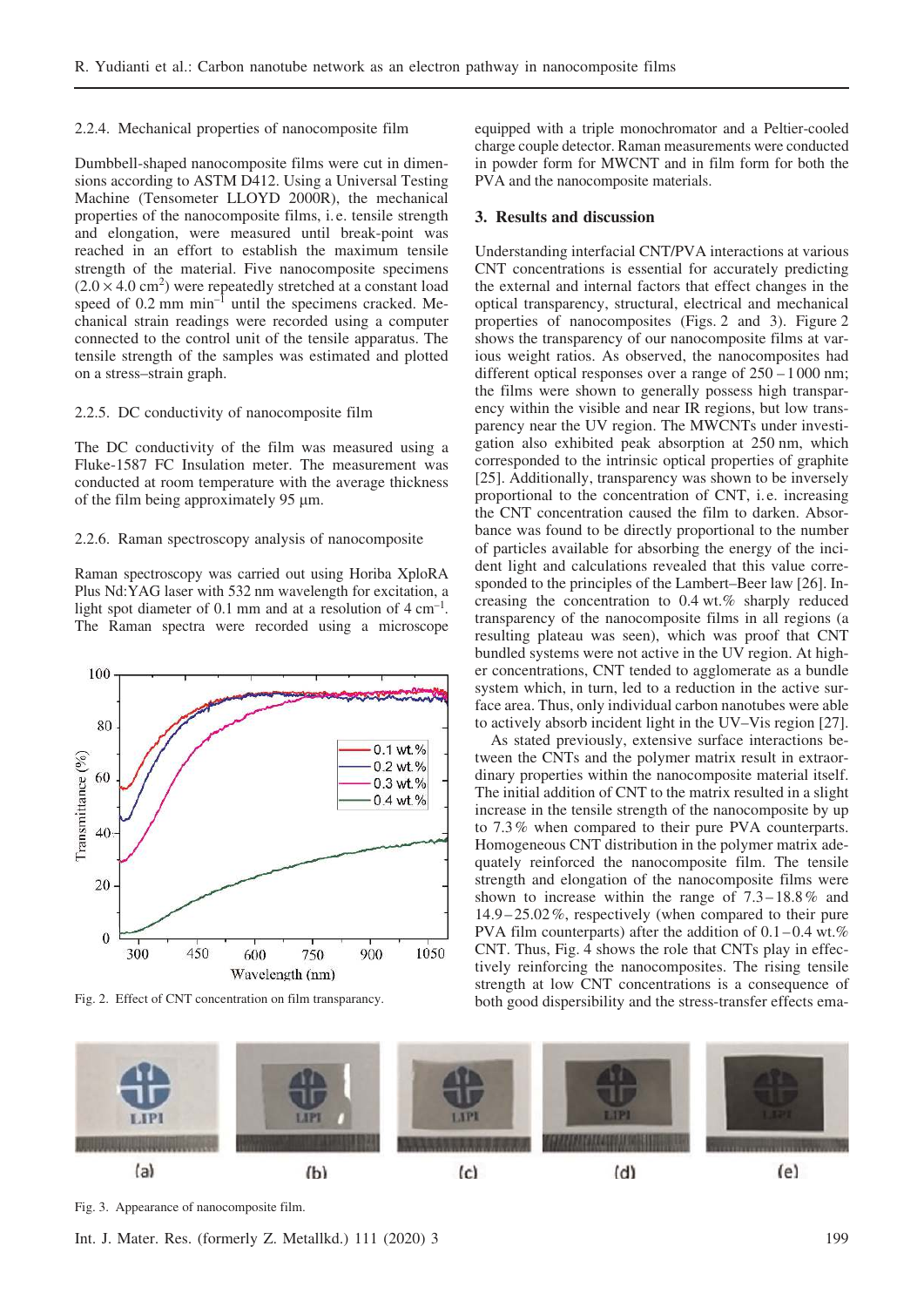nating from the matrix to the nanotubes. Extensive interfacial interactions between the CNTs and the matrix helped to improve the mechanical properties of the nanocomposites, which then exhibited the rigid fracture features typically seen when elongation of the film decreased at a concentration of 0.4 wt.%. Additionally, Shokrieh et al. found that the tensile strength of the MWCNT/polyester material showed improvements of 6% with the addition of only 0.05 wt.% MWCNT [28]. However, increasing the concentration of nanotubes in the matrix beyond a certain point made the compound brittle, i. e. the number of interfacial interactions between the nanotubes and the matrices declined. This might be because nanotubes tended to agglom-



Fig. 4. Effect of CNT concentration on the mechanical properties of nanocomposite film.

erate at higher concentrations (between 0.3 and 0.4 wt.%), which caused inhomogeneity-related stress in our samples. This situation was also seen in the CNT–wood–plastic nanocomposites designed by Zhang et al. (Fig. 5) [29].

SEM imaging was used to understand the morphological surface properties of our nanocomposite materials. We found that whenever the electron beam struck the surface of sample during readings, destruction of the polymer surface occurred and the subsequent changes in the morphological sample prevented us from acquiring clear images. To this end, AFM became the preferred means of acquiring topographic images of our samples. Generally, the surface looked homogeneous and smooth at concentrations ranging from  $0.1 - 0.2$  wt.%. The concentration distribution of the MWCNTs was covered by the polymer matrix and they were isolated from each other within the polymer network. At concentrations ranging from  $0.3 - 0.4$  wt.%, homogeneity broke down and rough surfaces were seen across the samples. White patches were observed, especially in areas where the polymer matrix concentration was the highest, and were thought to arise from the continuous emergence of the nanotube network at points where the nanotube network formed a junction within the polymer matrix. By increasing the concentration in the matrix, the nanotube network tended to form bundles which depressed the properties of the nanocomposite's system. The occurrence of white flocking on the surface was allegedly the result of matrix flocking, which then acted as a barrier nanotube charge junction.



Fig. 5. AFM images of PVA and nanocomposite film at various concentrations of MWCNT (a) PVA Film, (b) 0.1 wt.%, (c) 0.2 wt.%, (d) 0.3 wt.%,  $(e)$  0.4 wt.%, (f) Bundled nanotube.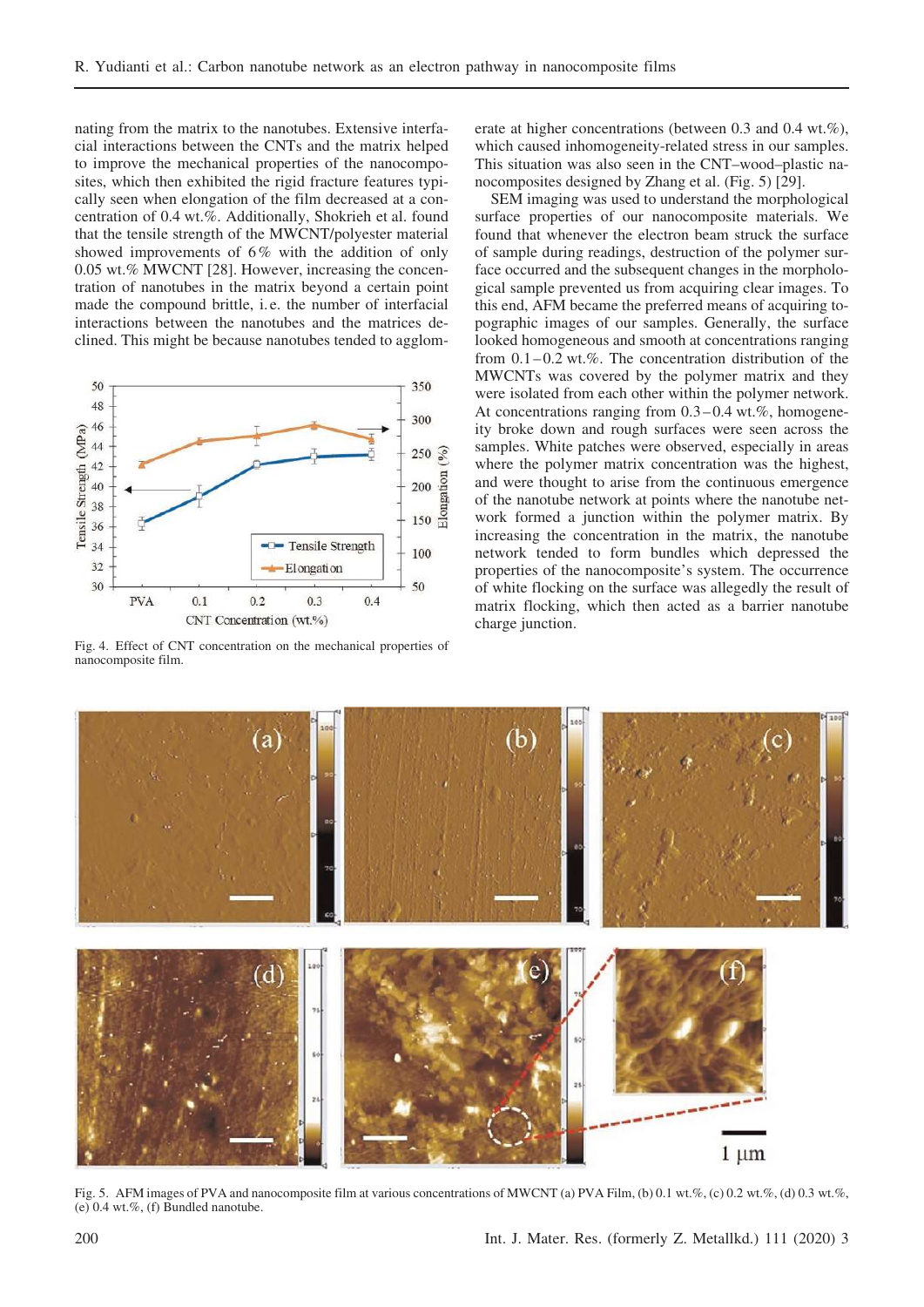Schematics of the nanotube network with random orientations in the nanocomposite film under investigation are illustrated in Fig. 6. The pure film had immeasurable conductivity ( $\langle 2.2 \times 10^{-9}$  S cm<sup>-1</sup>) when compared to the insulator. At low critical concentrations, the nanotubes that were isolated from each other by the matrix and PVA ultimately became a barrier to electron flow. At a critical concentration of 0.1 wt.%, electrons began to migrate throughout the nanotube network and several nanotubes had a contact path within the polymer matrix. Good dispersion of the nanotubes throughout the nanocomposite film at low concentration allowed for satisfactory electron conduction because electrons could now move through barriers that they typically should not have been able to pass through. Under these circumstances, CNT offer the additional advantage of electron tunnelling (red circle, A in Fig. 6) and the nanocomposites can now act as a beginner semiconductor  $(1.1 \times 10^{-8} \text{ S cm}^{-1})$ , especially with the initial addition of CNT (0.1 wt.%). However, adding more MWCNT  $(0.2 \text{ wt.}\%)$  caused more electrons to hit the barrier  $(B)$ , as dictated by the concept of carrier dynamics via tunnel



Fig. 6. DC electrical properties of nanocomposites of interest and schematic for CNT pathways within the nanocomposite film.



Int. J. Mater. Res. (formerly Z. Metallkd.) 111 (2020) 3 201

coupling between the carbon nanotubes and the polymer network. By increasing the MWCNT concentration to 0.3 wt.%, nanotubes sufficiently close to each other formed a percolating conductive pathway and the electrical percolation threshold was quickly observed. Thus, electrical conductivity of the nanocomposite material increased significantly. Under these circumstances, transfer electrons began appearing and hitting the barrier, whereas the tunnelling effect was shown to gradually disappear when increasing amounts of CNTs (0.3 wt.%) were added. The electrical percolation threshold was reached at a concentration of 0.3 wt.% CNT at the point when the electrical conductivity reached  $10 \times 10^{-8}$  S cm<sup>-1</sup> via the electrically-conductive path shown in (C). However, the nanocomposites seen upon the formation of the percolated CNT network had different percolation thresholds within each polymer matrix (Fig. 6) [30, 31]. Thus, at higher filler concentrations, a slight increase in conductivity occurred due to the generation of more electron pathways within the matrix. Higher concentrations led to the formation of the fewest number of connections (at approximately  $10.6 \times 10^{-8}$  S cm<sup>-1</sup>) in the saturation region at 0.4 wt.% (as shown in D) because CNTs agglomerated much more easily under these conditions. Consequently, after passing the percolation threshold, higher concentrations led to smaller incremental changes in conductivity, which implies that extremely sensitive nanocomposites can be generated when the MWCNT concentration is set close to the percolation threshold. Change of electrical properties of nanocomposite which were determined by low concentration nanotube network in transferring electrons reveal CNT as a promising sensing element for the development of sensors. The excellent sensitivity of CNT to the absorption of molecules on the surface provide the possibility for designing sensors [32]. The principle of these sensors is based on changes in the V–I curves of nanotubes as a result of adsorption of specific molecules on their surface. The potential use of CNT in sensor devices is one of their further promising applications in electronics, as mechanical and strain sensing [15], humidity sensing [33], and Raman strain sensing [34].



Fig. 7. Hydrophobicity of nanocomposite film. Fig. 8. Raman spectroscopy for nanocomposite film.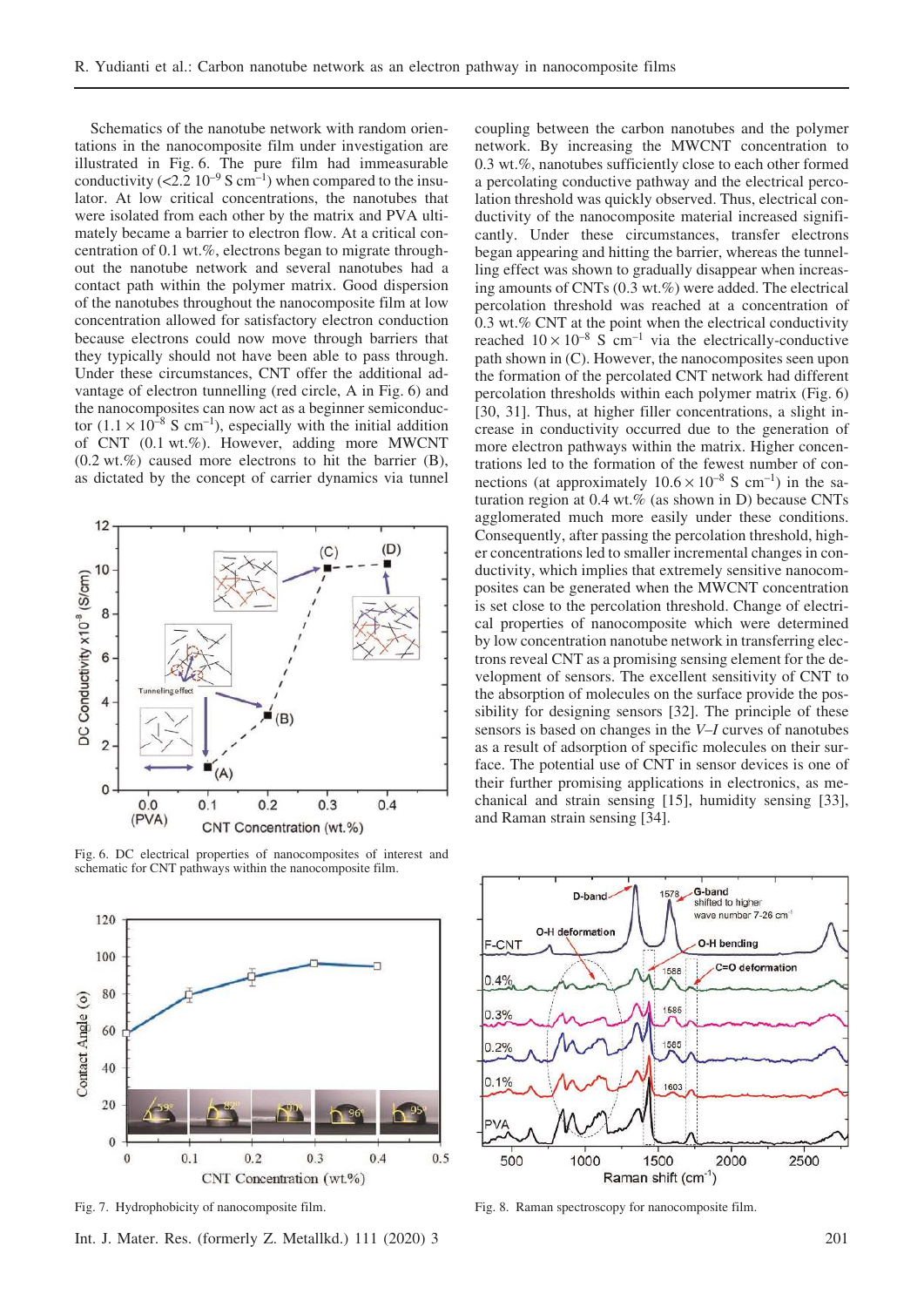The "wettability" of the nanocomposite surface is conventionally monitored using the contact angle measurement system in which readings are performed at room temperature with water as the contact liquid. At the beginning of our study, the contact angle was increased upon the addition of 0.1 wt.% MWCNT and the hydrophobic surface gradually increased from  $58^\circ$  to  $79.3^\circ$  on average. With further addition of MWCNT (up to 0.3 wt.%), hydrophobicity gradually rose to  $96.3^{\circ}$ , whereas a loss of hydrophobicity was noted at approximately 2 %. Bundled nanotubes at concentrations of 4 wt.% formed stacking free active groups, i. e. hydroxyl and carboxyl nanotubes, which caused a decline in the number of surface interactions between the nanotubes and the polymer matrix. At this concentration, water molecules were absorbed much faster on the surface (Fig. 7), a feature indicative of the importance of adequate CNT dispersion on a macroscopic level. Many previously published studies have also expressed this point when determining the performance of the nanocomposites under investigation [35, 36].

Figure 8 shows that Raman spectroscopy of the nanocomposites when compared with PVA and MWCNT. Two characteristic peaks, typically seen at 1 325 and 1 566 cm–1 as the respective ID and IG bands, appeared in the spectra for functionalised MWCNT. ID at 1 325 cm–1 corresponded to disordered graphite, an amorphous carbon or defective structure typically found on the sidewalls of MWNTs; on the other hand, IG at  $1566 \text{ cm}^{-1}$ , derived from sp<sup>2</sup>-bond crystalline carbon, was an indication of ordered structure. The D/G intensity ratio is often considered to be an indicator of the quality of a carbon nanotube sample. According to our calculations, the D/G ratio was shown to increase from 1.25 after acid treatment, a change which could be attributed to the degree of disorder caused by the presence of carboxylate and hydroxyl groups. Evaluation of the relevant intensities of the D and G bands indicated the presence of defects in the carbon nanotubes that were induced via chemical functionalisation. Nanocomposites had peak clusters arising from the PVA as a polymer matrix. The interactions between the nanotubes and environment, i. e. polymer matrix, have a significant effect on the G-band, causing the charge transfer from the MWCNT and matrix of nanotubes [37]. Focusing on the G bands, the nanocomposites were shown to shift toward a higher wave number (approximately  $7-26$  cm<sup>-1</sup>), which could be attributed to charge transfers between the nanotube and the polymer matrix and could help in describing the extent of the interaction taking place between them. The spectrum of the f-MWCNT standalone exhibits further upshifting when the tubes are embedded in the host matrix as a consequence of disentanglement.

Thus, this result was definitive evidence of MWCNTs' affinity for the PVA matrix. Raman spectroscopy of CNTbased composite materials was used to evaluate the state of dispersion and the extent of the polymer–CNT interactions; these, in turn, were reflected in the shifts or width changes of the peaks. The Raman spectrum of the composite is dominated by the bands of the nanotubes, but some bands of the PVA matrix, in particular, OH deformation; OH bending and C=O bending, are still present. However, no new bands were observed in the PVA/MWCNTs nanocomposite spectra, even though covalent bonding was observed between PVA and the MWCNTs. This situation may have led to improvements in the new characteristics of the nanocomposite's properties.

### 4. Conclusions

Properties of PVA/MWCNT nanocomposite were successfully investigated. Good dispersion of MWCNT was noted and resulted in changes to the nanocomposite's physical properties on a macroscopic level. When the concentration of nanotubes  $(0.3 \text{ wt.} \%)$  in the matrix reached the percolation threshold, the insulating material became conductive. Additionally, the electrically conductive pathways of the MWCNT in the polymer matrix signficantly impacted other physical properties of the nanocomposite material, i. e. hydropobicity, optical and mechanical properties. However, at a concentration of 0.4 wt.%, the nanocomposite of interest became less effective due to diminishing interfacial surface nanotube–polymer interactions in the matrix.

### Author Contributions

RY is the main contributor to this manuscript. RY conceived and directed the research design. LH, YI and HW conducted sample preparation and characterisation via optical transparency, mechanical testing, contact angle, and DC conductivity. RY and NI supervised Raman spectroscopy readings, performed data analysis and interpretation. YI plotted UV–Vis spectra, mechanical spectra and Raman spectroscopy. RY and AM supervised experimental work.

The authors are thankful to the Research Centre for Physics for financial support.

### References

- [1] H.F.B.C. Brinson: "Characteristics, Applications and Properties of Polymers," in Polymer Engineering Science and Viscoelasticity, Switzerland: Springer, Boston, MA, 2018, 55 – 97. DOI:10.1007/978-0-387-73861-1
- [2] R. Yudianti, H. Onggo: Nanosci. Nanotechnol. 2 (2012) 171. DOI:10.5923/j.nn.20120206.04
- [3] H. Tang, J.H. Chen, Z.P. Huang, D.Z. Wang, Z.F. Ren, L.H. Nie, Y.F. Kuang, S.Z. Yao: Carbon. 42 (2004) 191. DOI:10.1016/j.carbon.2003.10.023
- [4] M. Abdel Salam, R.M. Mohamed, A.Y. Obaid: Fullerenes Nanotub. Carbon Nanostructures 22 (2014) 765. DOI:10.1080/1536383X.2012.731584
- [5] A.A. Ashkarran, M. Fakhari, H. Hamidinezhad, H. Haddadi, M.R. Nourani: J. Mater. Res. Technol. 4 (2015) 126. DOI:10.1016/j.jmrt.2014.10.005
- [6] M.T. Nguyen, C.K. Nguyen, T.M.P. Vu, Q. Van Duong, T.L. Pham, T.C. Nguyen: Adv. Nat. Sci. Nanosci. Nanotechnol. 5 (2014) 0. DOI:10.1088/2043-6262/5/4/045018
- [7] S. Luo, Y. Wang, G. Wang, K. Wang, Z. Wang, C. Zhang, B. Wang, Y. Luo, L. Lie, T. Liu: Sci. Rep. 7 (2017) 1. PMid:29180692; DOI:10.1038/srep44056
- [8] Z. He, G. Zhou, J. Byun, S. Lee, M. Lim, B. Park, T. Kim, S. Lee, T. Chou: Nanoscale 1000 (2019) 5884. PMid:30869716; DOI:10.1039/c9nr01005j
- [9] M. Liebscher, T. Gartner, L. Tzounis, M. Micusik, P Pötschke, M. Stamm, G. Heinrich, B. Voit: Compos. Sci. Technol. 101 (2014) 133. DOI:10.1016/j.compscitech.2014.07.009
- [10] L. Tzounis, T. Gartner, M. Liebscher, P. Potschke, M. Stamm, B. Voit, G. Heinrich: Polymer (Guildf). 55 (2014) 5381. DOI:10.1016/j.polymer.2014.08.048
- [11] M.S. Zaros Tzounis, M. Laaruti Hegde, Marco Liebscher, Theo Dingemans, Petra Pötschkea, Alkiviadis S.Paipetis, Nikolaos E.Zafeiro poulos: Compos. Sci. Technol. 156 (2018) 158. DOI:10.1016/j.compscitech.2017.12.030